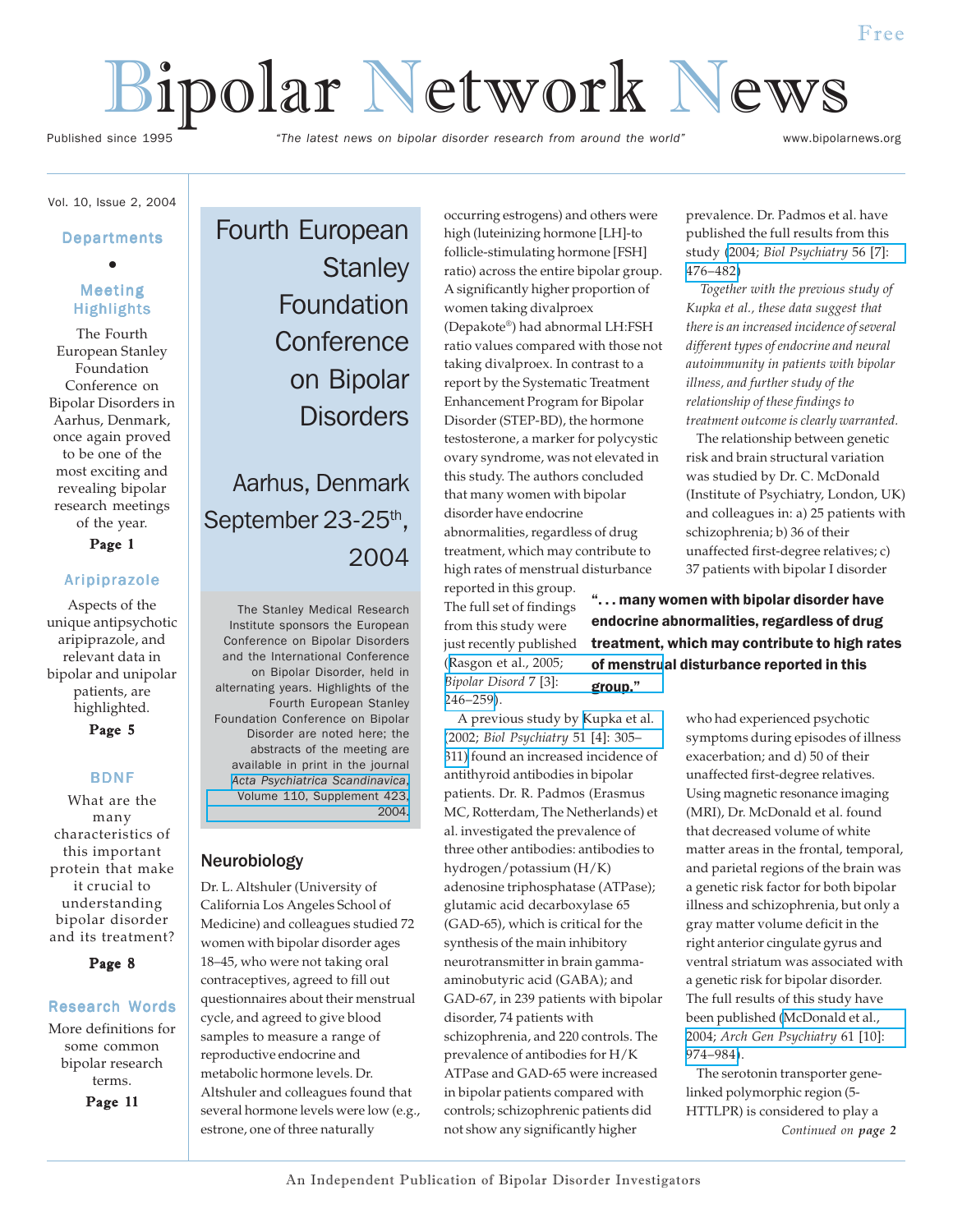# European Conference

*Continued from page 1*

major role in serotonin-mediated effects; some studies have found that the short form of 5- HTTLPR (short/short allele, or s/s) results in decreased efficacy of serotonin-selective reuptake inhibitors (SSRIs). In 50 treatmentrefractory depressed patients (11 bipolar, 39 unipolar) using lithium augmentation, Dr. T. Stamm (University Medicine Berlin, Germany)

"Dr. S. Dittmann . . . and colleagues reported an association of cognitive deficits in euthymic patients with bipolar illness who had elevated levels of plasma homocysteine."

et al. reported that the s/s form of 5-HTTLPR was the most significant predictor of remission in these patients.

 *Because the s/s genotype seems to predict nonresponse to the SSRIs, other approaches such as lithium or pindolol augmentation might be considered in those patients with this genotype who have an inadequate response to antidepressant monotherapy.*

# Neurocognitive Impairment

Dr. V. Balanza (University of Valencia, Spain) et al. reported on persistent cognitive impairment in euthymic bipolar I patients in a follow-up study. Twenty-three euthymic bipolar I patients and 39 schizophrenic

# Bipolar Network News

Editor-in-Chief: Robert M. Post, MD Associate Editor: Gabriele S. Leverich, MSW Managing Editor: Chris S. Gavin

The *BNN* is published three times a year by investigators working with patients with bipolar disorder to better understand the longterm course and treatment of the illness. The newsletter is available free of charge to all who request it.

Although the editors of the *BNN* have made every effort to report accurate information, much of the work detailed here is in summary or pre-publication form, and therefore cannot be taken as verified data. The *BNN* can thus assume no liability for errors of fact, omission, or lack of balance. Patients should consult with their physicians, and physicians with the published literature, before making any treatment decisions based on information given in this issue or in any issue of the *BNN*.

Publication of the *BNN* is made possible by an unrestricted grant from Abbott Pharmaceuticals (http://www.rxabbott.com), part of Abbott Laboratories.

The opinions expressed in the *BNN* are solely those of the editors, and do not represent the views of the National Institute of Mental Health or any other scientific entity or foundation.

For any comments or suggestions you may have, or to be placed on the mailing list, please contact us at:

BNN P. O. Box 7925 Charlottesville, VA 22906-7925

Website: www.bipolarnews.org E-Mail: info@bipolarnews.org

outpatients were followed for one year, and tested twice with a battery of cognitive tests. Both groups were found to show a persistent cognitive dysfunction compared with healthy subjects, in the areas of verbal memory, verbal fluency, and motor and attentional/executive domains.

 *These data confirm a growing series of studies indicating that, even when euthymic, bipolar patients on average have deficits in verbal memory*

*and fluency, and in motor and executive functioning compared with normal controls. Most importantly, in the study of Dr. Balanza, the number of past episodes predicted 36–47% of the variance in working*

*memory and attentional/executive domains. These studies replicate and extend the earlier findings of [Denicoff and colleagues \(1999; J](http://www.ncbi.nlm.nih.gov/entrez/query.fcgi?cmd=Retrieve&db=pubmed&dopt=Abstract&list_uids=10626782&query_hl=9) [Affect Disord 56 \[1\]: 67–73\)](http://www.ncbi.nlm.nih.gov/entrez/query.fcgi?cmd=Retrieve&db=pubmed&dopt=Abstract&list_uids=10626782&query_hl=9) that a number of cognitive deficits are related to duration or number of episodes in bipolar patients. In a large epidemiological study involving more than 20,000 patients in the Danish Case Registry, [Kessing and colleagues \(2004; J Neurol Neurosurg](http://www.ncbi.nlm.nih.gov/entrez/query.fcgi?cmd=Retrieve&db=pubmed&dopt=Abstract&list_uids=15548477&query_hl=11) [Psychiatry 75 \[12\]: 1662–1666\)](http://www.ncbi.nlm.nih.gov/entrez/query.fcgi?cmd=Retrieve&db=pubmed&dopt=Abstract&list_uids=15548477&query_hl=11) found that one affective episode in unipolar or bipolar disorder did not alter one's chances of becoming cognitively impaired (i.e., acquiring a dementia syndrome) in old age, whereas having four or more episodes increased the risk approximately two-fold. All of these studies suggest the importance of early preventive pharmacological strategies to not only modify the subsequent course of illness, but also to prevent some of these cognitive and neurobiological alterations that may be associated with having greater numbers of episodes.*

 Dr. S. Dittmann (University of Munich, Germany) and colleagues reported an association of cognitive deficits in euthymic patients with bipolar illness who had elevated levels of plasma homocysteine. High plasma levels of homocysteine have been associated with cognitive impairment, Alzheimer's disease, and white matter lesions in healthy elderly individuals. Homocysteine has also been reported to be higher in bipolar patients who did not get well between episodes, and increased levels of homocysteine are a risk factor for cardiovascular disease, including an increased incidence of myocardial infarction.

 *Dr. Dittmann and colleagues' finding of an association between plasma homocysteine and cognitive impairment in euthymic bipolar disorder* *further supports the rationale for treatment of many patients with refractory affective disorders with folic acid supplements. Folic acid, as well as vitamin B12, decreases elevated levels of homocysteine. [Coppen and Bailey \(2000; J Affect](http://www.ncbi.nlm.nih.gov/entrez/query.fcgi?cmd=Retrieve&db=pubmed&dopt=Abstract&list_uids=10967371&query_hl=13) [Disord 60 \[2\]: 121–130\)](http://www.ncbi.nlm.nih.gov/entrez/query.fcgi?cmd=Retrieve&db=pubmed&dopt=Abstract&list_uids=10967371&query_hl=13) reported that folic acid, compared with placebo, increased the degree of antidepressant efficacy of fluoxetine (Prozac*®*) in patients with major depression, and [Coppen et al.](http://www.ncbi.nlm.nih.gov/entrez/query.fcgi?cmd=Retrieve&db=pubmed&dopt=Abstract&list_uids=2939126&query_hl=15) [\(1986; J Affect Disord 10 \[1\]: 9–13](http://www.ncbi.nlm.nih.gov/entrez/query.fcgi?cmd=Retrieve&db=pubmed&dopt=Abstract&list_uids=2939126&query_hl=15)) found that folic acid increased the efficacy of lithium carbonate in long-term prophylaxis.*

 Dr. A. Martinez-Aran (Stanley Medical Research Institute Center, Barcelona, Spain) et al. attempted to determine whether the report of cognitive complaints in bipolar patients was associated with objective neuropsychological impairments. Sixty euthymic bipolar patients were assessed through a neuropsychological battery, and 30 healthy controls were also included in the study. Dr. Martinez-Aran et al. reported that bipolar patients with more subjective complaints of cognitive impairment had more previous episodes, a longer duration of illness, and an earlier age of onset. Also, bipolar patients with subjective cognitive complaints had lower scores on several cognitive measures related to attention, memory, and executive function compared with the control group.

 Neurocognitive dysfunction in the firstdegree relatives of bipolar disorder patients was examined by Dr. U. Goswami (Lady Hardinge Medical College, New Delhi, India) and co-investigators. They found that 31 first-degree, non-symptomatic *relatives* of bipolar patients had more depression, mania, and neurological soft signs than control subjects, and did significantly poorly on a few neurocognitive test measures of immediate memory and executive function.

# New Data on Atypical Antipsychotics

Zotepine (Nipolept®) is a broad spectrum atypical antipsychotic drug that has been approved for use in Germany since 1990. Dr. B. Amann (Ludwig Maximilian University, Munich, Germany) and co-investigators tested the efficacy and tolerability of zotepine (up to 600 mg/day) for a maximum of three weeks in 12 patients with an acute and severe manic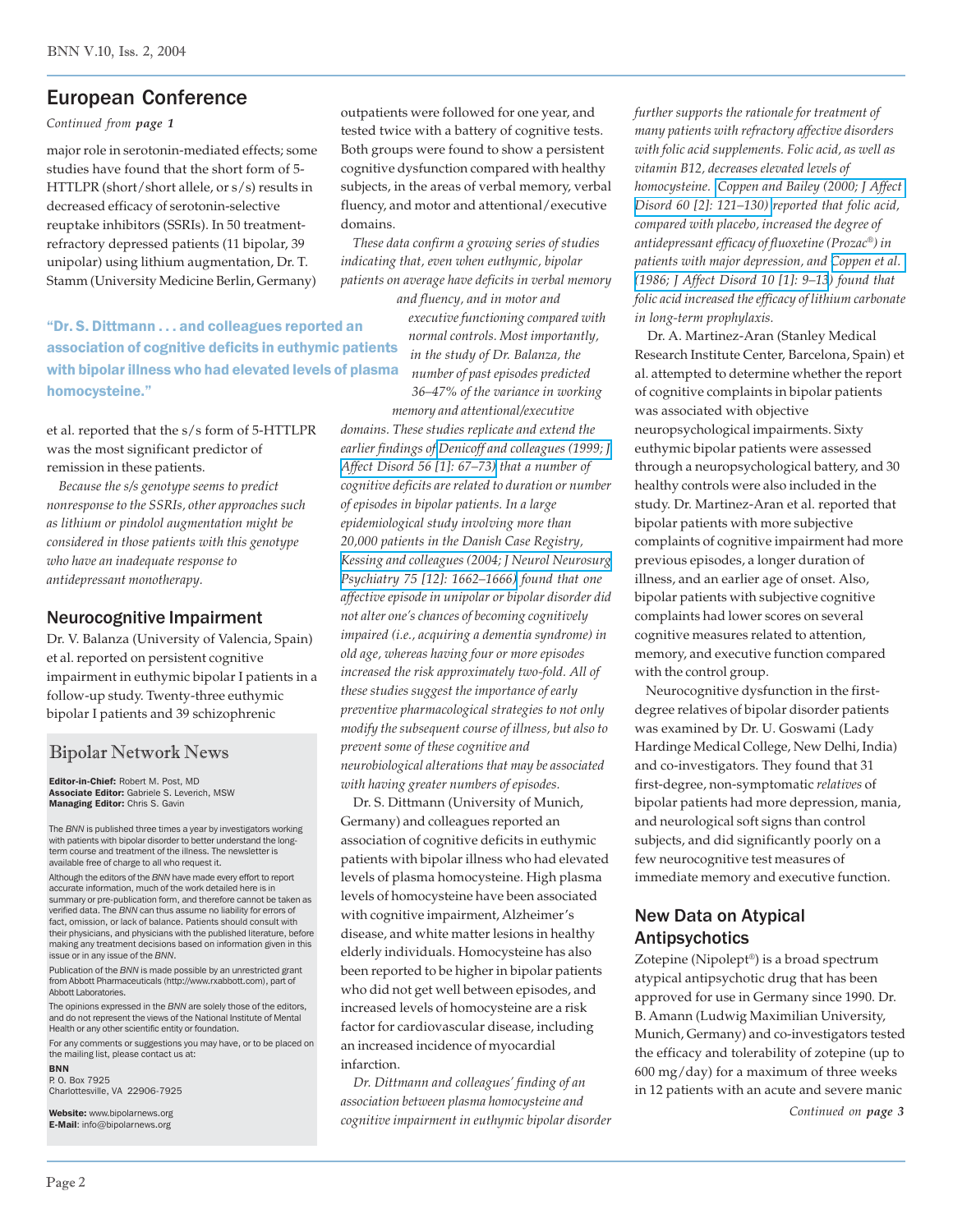# European Conference

*Continued from page 2*

episode. Nine of the 10 patients who remained in the study were classified as responders (five of them responding within four days), and no patient switched into a depressive episode. There were dosedependent extrapyramidal side effects, increases in weight, and autonomic side effects in some patients.

 Dr. P. Keck Jr. (University of Cincinnati Hospital) and colleagues conducted an analysis of 315 rapid cycling bipolar patients who participated in the large 8-week, doubleblind study of olanzapine (Zyprexa®) versus olanzapine/fluoxetine (Prozac®) combination (OFC, or Symbyax®) therapy versus placebo in 833 patients by [Tohen et al. \(2003;](http://www.ncbi.nlm.nih.gov/entrez/query.fcgi?cmd=Retrieve&db=pubmed&dopt=Abstract&list_uids=14609883&query_hl=17) *Arch Gen Psychiatry* [60 \[11\]: 1079–1088\).](http://www.ncbi.nlm.nih.gov/entrez/query.fcgi?cmd=Retrieve&db=pubmed&dopt=Abstract&list_uids=14609883&query_hl=17) Keck et al. found that in these rapid cycling patients, OFC was significantly better than placebo and olanzapine at weeks 4, 6, and 8 of the study. OFC also showed higher response and remission rates at endpoint, and treatmentemergent mania (i.e., switching into mania) did not differ significantly between groups.

 An open-label, 6-month extension of the acute olanzapine versus OFC trial was conducted in 562 patients. One analysis of this 6-month extension by Keck et al. found that, as in the subset of rapid cycling patients noted above, treatment-emergent mania was low and did not differ between groups in the acute phase (6.4% for OFC, 5.7% for olanzapine, 6.7% for placebo), and remained low in the extension phase (4.7% for OFC).

 In another analysis of the 6-month OFC extension study, Dr. T. Ketter (Stanford University) and co-investigators examined the efficacy of either OFC or olanzapine in patients with bipolar depression. Dr. Ketter found that of the 192 patients who were in remission after the 8-week acute trial, 120 (62.5%) remained free from relapse over the 6 month maintenance period.

 Dr. E. Mick (Massachusetts General Hospital, Boston) et al. conducted an 8-week, open-label comparison of the atypical antipsychotics olanzapine, quetiapine (Seroquel®), risperidone (Risperdal®), and ziprasidone (Geodon®) for monotherapy treatment of pediatric bipolar disorder. One hundred and one patients were enrolled in the study, and were an average of 10.2 years old. The study data showed that risperidone was

associated with a 75% much or very much improved rate in pediatric bipolar disorder, followed by ziprasidone (57%), quetiapine (56%) and olanzapine (50%). Olanzapine was associated with a marked increase in weight (4.9 kg), which was significantly greater than the weight gain for risperidone, quetiapine, or ziprasidone.

 In a second study, Dr. Mick and collaborators evaluated the efficacy of risperidone (maximum dose 2 mg/day) or olanzapine monotherapy (maximum dose 10  $mg/day)$  in 12 preschoolers (average age = 4.5 years old) with bipolar disorder in an 8 week, open-label trial. Both olanzapine (75% improvement) and risperidone (63% improvement) were moderately to highly effective, with mild and infrequent side effects for each drug in this small study.

# Epidemiology, Course, and New Treatments of Bipolar Disorder

As part of the Jorvi Bipolar Study, Dr. O. Mantere (National Public Health Institute, Helsinki, Finland) and colleagues screened 1,630 nonschizophrenic psychiatric inpatients and outpatients in three Finnish cities, and found 191 bipolar patients. The majority (54.5%) of the bipolar II subjects and 28.9% of the bipolar I subjects were previously undiagnosed, and the remainder of the patients had a median of 8.2 years delay from first episode to diagnosis (and presumably treatment). More complete results from this study have been published [\(Mantere et al., 2004;](http://www.ncbi.nlm.nih.gov/entrez/query.fcgi?cmd=Retrieve&db=pubmed&dopt=Abstract&list_uids=15383132&query_hl=19) *Bipolar Disord* [6 \[5\]: 395](http://www.ncbi.nlm.nih.gov/entrez/query.fcgi?cmd=Retrieve&db=pubmed&dopt=Abstract&list_uids=15383132&query_hl=19)*–*405).

 *These investigators sadly confirm what appears to be a worldwide under-recognition of bipolar I and bipolar II disorders, even in psychiatric settings. The data of [Hirschfeld and colleagues](http://www.ncbi.nlm.nih.gov/entrez/query.fcgi?cmd=Retrieve&db=pubmed&dopt=Abstract&list_uids=12633125&query_hl=21) [\(2003; J Clin Psychiatry 64 \[2\]: 161–174\)](http://www.ncbi.nlm.nih.gov/entrez/query.fcgi?cmd=Retrieve&db=pubmed&dopt=Abstract&list_uids=12633125&query_hl=21) also strikingly emphasizes how common this diagnostic delay is in the U.S..; data from the former Stanley Foundation Bipolar Network showed an average delay of ten years between first symptoms that impaired function and first treatment.*

 Dr. T. Suppes (University of Texas Southwestern Medical Center, Dallas) and coinvestigators examined a large database from 908 patients with bipolar disorder who participated in studies with the Stanley Foundation Bipolar Network (now called the

Bipolar Collaborative Network). These investigators reviewed the frequency and gender relationship of the co-occurrence of depression and hypomania. During patient visits with a hypomanic state, 57% had mixed symptoms (hypomania with depression symptoms as well); 72% of women showed mixed symptoms if hypomanic, and only 42% of patient visits showed depression with no hypomania.

 Two extensive studies by Dr. I. Kandemir (SSK Hospital-Buca, Izmir, Turkey) and colleagues investigated the differences between bipolar I and bipolar II, and the characteristics of bipolar depressive patients. In the first study, all of the bipolar patients over a 5-year period were followed in an outpatient clinic after discharge from 1993 to 1998. Nineteen patients had a bipolar II diagnosis, and 90 had a bipolar I diagnosis. Age of onset of first symptoms, first psychotropic drug use, first antidepressant use, and first hospitalization were

". . . data showed that risperidone was associated with a 75% much or very much improved rate in pediatric bipolar disorder, followed by ziprasidone (57%), quetiapine (56%) and olanzapine (50%)."

> significantly higher in bipolar II patients. The average duration of depressive episodes was significantly longer in patients with bipolar II depression, and there was a tendency to have a family history of non-bipolar mood disorders in bipolar II patients. In the second study, characteristics of bipolar depression treatment were evaluated over 5 years, during a transition period from tricyclic antidepressants (TCAs) to second generation antidepressants in Turkey. Rates of nonresponse, full response, and manic switch with TCAs vs. SSRIs were 25% vs. 21.6%, 50% vs. 52.9%, and 17.9% vs. 35.2%, respectively.

> Previous studies have found that lithium reduces the risk of suicide in patients with bipolar disorder. Dr. L. Sondergard (Rigshospitalet, Copenhagen, Denmark) and co-investigators conducted an observational cohort study of all patients prescribed lithium (13,170) and all recorded suicides in Denmark from 1995-1999. Dr. Sondergard and colleagues found that in this cohort,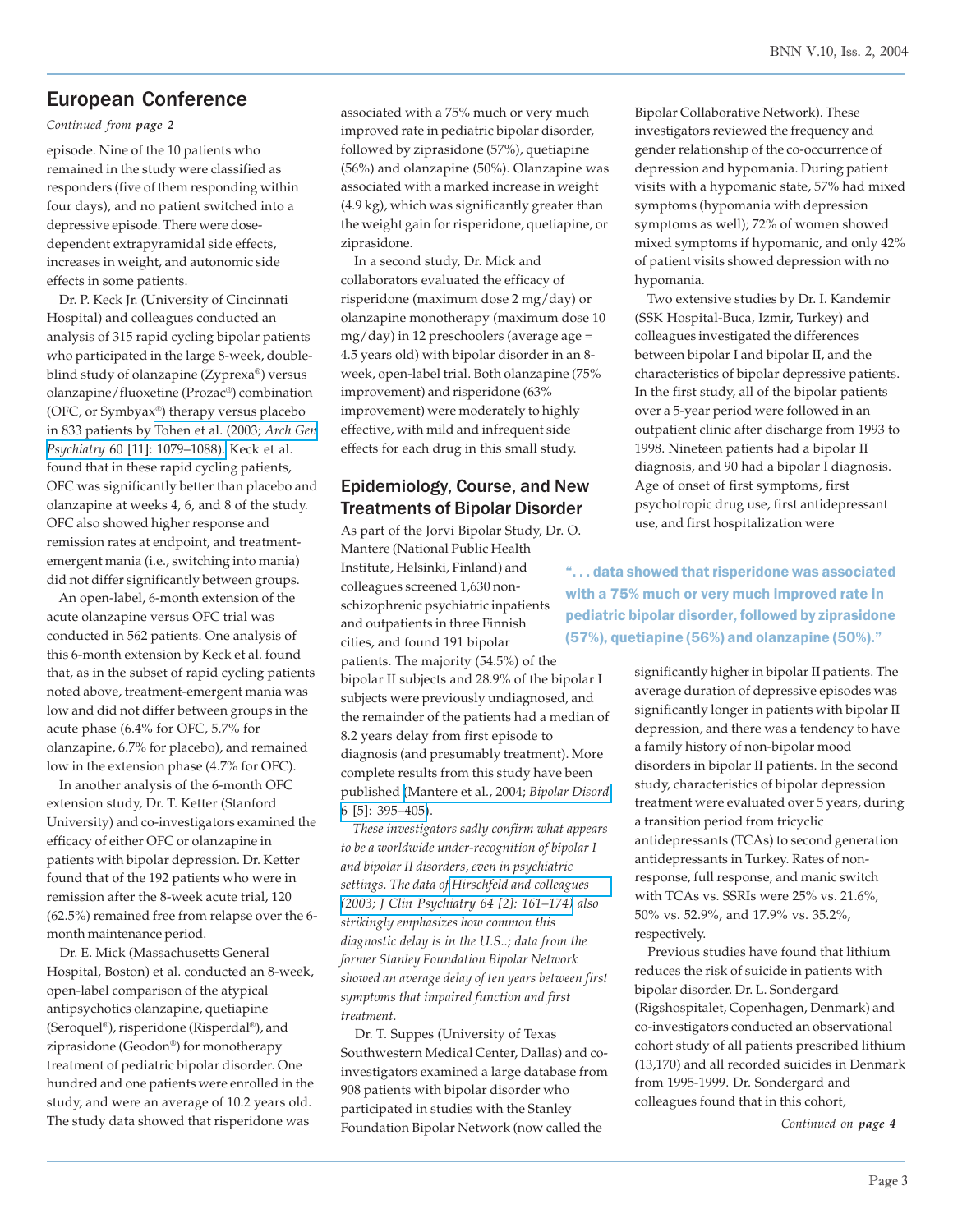# European Conference

*Continued from page 3*

purchasing lithium at least twice was associated with a 0.44 reduced rate of suicide compared with the rate when purchasing it only once, with no interaction between gender and age. They concluded that continued lithium treatment (at least two prescriptions filled), as reported in many other studies using other methodologies, was associated with a reduced risk for suicide regardless of age and gender.

 Dr. M. Franks (Stanley Research Centre, Newcastleupon-Tyne, United Kingdom) and colleagues conducted a retrospective examination of the impact of withdrawal of maintenance medications in bipolar disorder. Patients were included if at least one medication was withdrawn after six months of documented remission, and recurrences in the three months after medication withdrawal were recorded. These investigators found that of 48 patients who met inclusion criteria, 34 (68%) experienced recurrence within three months of withdrawal. Twenty-two of the 39 episode recurrences required hospital admission.

 In a previous issue (*BNN* Vol. 9, Issue 1), we reported that Dr. P. Keck and associates found a failure of 6 grams/day of the omega-3 fatty acid ethyleicosapentanoate (EPA) to significantly improve mood in patients with bipolar depression and in patients with rapid cycling, in two 4-month, randomized, placebo-controlled trials. At the Aarhus meeting, Dr. Keck reported that response in these two studies was not related to blood concentrations of omega-3 fatty acids.

 *This study, which used six grams EPA/ day, is consistent with several other studies suggesting that lower*

*doses may be more effective than higher doses, even in the treatment of unipolar illness or schizophrenia. Thus, if one were to consider using omega-3 fatty acids, it would appear prudent at this point to choose low doses of EPA, docosahexaenoic acid (DHA), or their combination, rather than attempt to achieve the very highest levels of these compounds.*

 A small study (12 subjects) by Dr. M. Comes (Hospital Clinic De Barcelona, Spain) and colleagues examined the use of the anticonvulsant

oxcarbazepine (Trileptal®) for six months in patients with bipolar II disorder currently experiencing a hypomanic episode. Although five patients dropped out for various reasons, the remaining subjects showed a statistically significant improvement in hypomanic symptoms from week two forward.

 Ms. G. Leverich (National Institute of Mental Health, Bethesda, Maryland) et al. and Dr. R. Post (NIMH) et al. reported on different aspects of a randomized study of the secondgeneration antidepressants bupropion (Wellbutrin®), sertraline (Zoloft®), or venlafaxine (Effexor®) added to a mood stabilizer for the treatment of bipolar depression in 184 patients. These three antidepressants were associated with moderate acute response rates (62–67%) and moderate rates of switching into hypomania or mania (9–38%). On a variety of analyses, venlafaxine was more likely to be associated with switching into *Continued on page 7*

| Drugs Currently FDA-approved for Use in Bipolar Disorder                                          |                                                                                                                                                                                                                                                     |  |  |
|---------------------------------------------------------------------------------------------------|-----------------------------------------------------------------------------------------------------------------------------------------------------------------------------------------------------------------------------------------------------|--|--|
| <b>Medication Name</b>                                                                            | <b>Bipolar Disorder Indication</b>                                                                                                                                                                                                                  |  |  |
| Lithium (Lithobid®, Eskalith®)                                                                    | Acute mania in adults and children 12 years or<br>older<br>Maintenance treatment of bipolar disorder in<br>$\bullet$<br>adults and children 12 years or older                                                                                       |  |  |
| Carbamazepine Extended Release Capsules<br>(Equetro <sup>®</sup> )                                | Acute manic and mixed episodes in adult<br>patients with bipolar I disorder                                                                                                                                                                         |  |  |
| Sodium Valproate (Depakote®, Depakene®,<br>Divalproex <sup>®</sup> , Valproic Acid <sup>®</sup> ) | Acute bipolar mania in adults                                                                                                                                                                                                                       |  |  |
| Lamotrigine (Lamictal®)                                                                           | Maintenance treatment of adult patients with<br>bipolar I disorder                                                                                                                                                                                  |  |  |
| Aripiprazole (Abilify®)                                                                           | Acute bipolar mania in adults, including manic<br>and mixed episodes<br>Maintaining efficacy in patients with bipolar I<br>disorder with a recent manic or mixed episode<br>who have been stabilized and then maintained<br>for at least six weeks. |  |  |
| Quetiapine (Seroquel®)                                                                            | Acute bipolar mania in adults with bipolar I<br>disorder                                                                                                                                                                                            |  |  |
| Risperidone (Risperdal <sup>®</sup> )                                                             | Acute bipolar mania, including manic and mixed<br>episodes, in adults with bipolar I disorder, alone<br>or in combination with mood stabilizers.                                                                                                    |  |  |
| Olanzapine (Zyprexa <sup>®</sup> )                                                                | Acute mania in adults with bipolar I disorder,<br>$\bullet$<br>including manic and mixed episodes, as<br>monotherapy and in combination therapy with<br>both divalproex and lithium<br>Maintenance treatment in bipolar disorder<br>$\bullet$       |  |  |
| Olanzapine and Fluoxetine HCL Capsules<br>$(Symbyax^{\circledR})$                                 | Treatment of depressive episodes in patients<br>with bipolar disorder                                                                                                                                                                               |  |  |
| Ziprasidone (Geodon®)                                                                             | Acute mania in adults with bipolar I disorder,                                                                                                                                                                                                      |  |  |

including manic and mixed episodes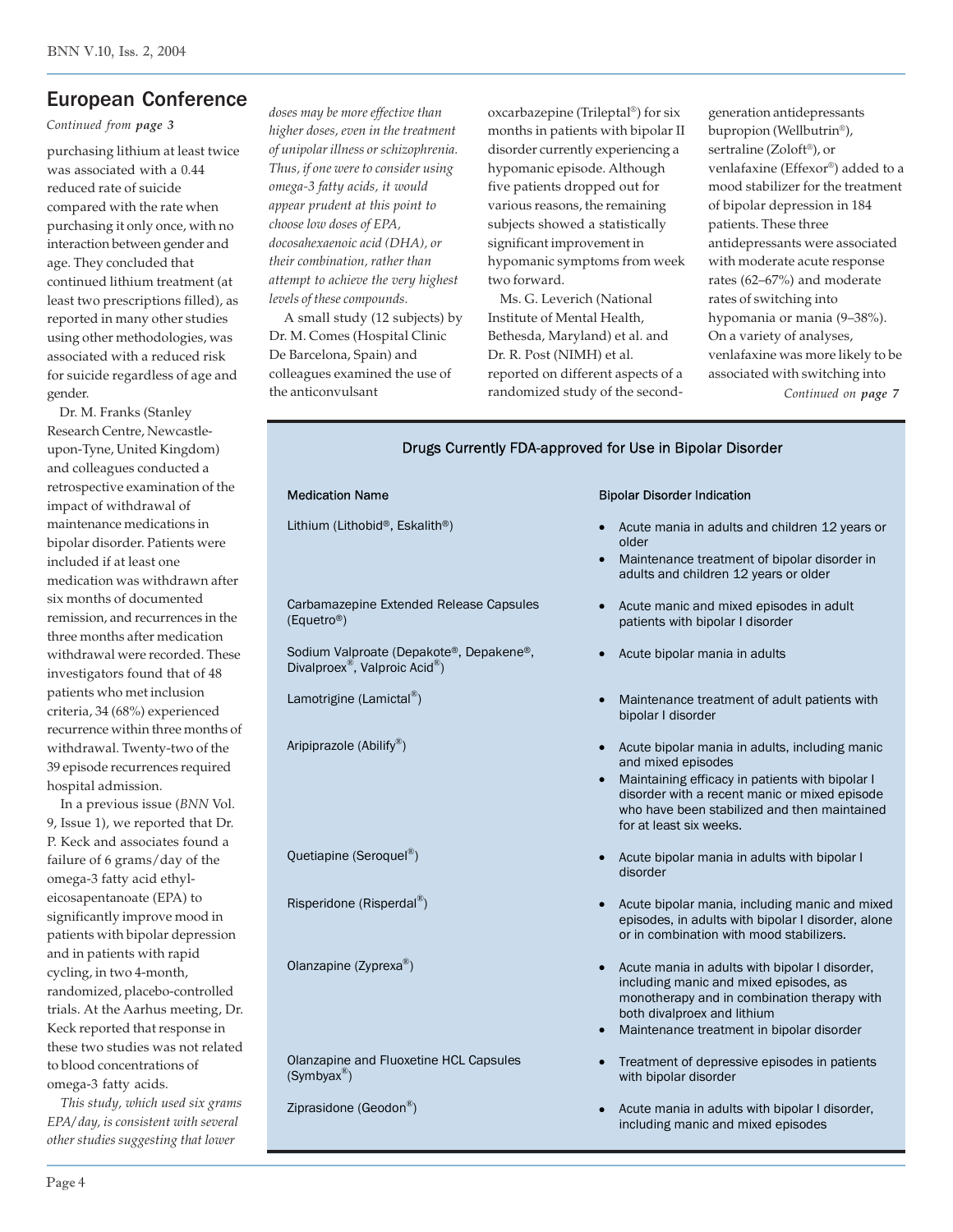# Aripiprazole: An unusual atypical antipsychotic

Aripiprazole (Abilify®) is the latest atypical antipsychotic to be approved by the U.S. Food and Drug Administration (FDA) for the treatment of acute mania (in October, 2004). All of the older typical antipsychotics (such as chlorpromazine [Thorazine®] and haloperidol [Haldol®]) clearly possess acute antimanic effects, and this is now true for all of the newer atypical antipsychotics as well (clozapine [Clozaril®], risperidone [Risperdal®], olanzapine [Zyprexa®], quetiapine [Seroquel®], ziprasidone [Geodon®], and aripiprazole [Abilify®]). In March of 2005, aripiprazole was also FDAapproved for maintenance therapy in bipolar I disorder patients with a recent manic or mixed episode, who had been stabilized and then maintained for at least six weeks.

# Pharmacology and Pharmacokinetics

With the exception of aripiprazole, all of the typical and atypical antipsychotic drugs are thought to exert their primary action via direct blockade (antagonism) of the dopamine  $D<sub>2</sub>$  receptor. Aripiprazole appears to be an even more "atypical" atypical, because it is a partial agonist (rather than a full antagonist) at dopamine D<sub>2</sub> receptors. Full agonists (used to treat Parkinsonism) directly stimulate the dopamine receptor, and full antagonists directly block the dopamine receptor (and can cause parkinsonian side effects). As a partial agonist, aripiprazole occupies the dopamine receptor, but only stimulates it approximately 20% of the amount of a full agonist, regardless of how high the dosage is increased.

 However, because aripiprazole is occupying the dopamine receptor (like a key in a lock), it is preventing

excess dopamine from reaching the receptor, and is thus exerting an 80% functional blockade (or relative antagonism) of the dopamine receptor. These differences in agonist, antagonist, and partial agonist effects are illustrated in the figure on page 6.

 In addition to partial agonism at the dopamine  $D_2$  receptor, aripiprazole is also a partial agonist at dopamine  $D<sub>1</sub>$  and  $D<sub>3</sub>$  receptors, as well as at serotonin  $(5-HT)_{1A}$ receptors. These latter receptors are thought to be important for the antidepressant and antianxiety effects of drugs such as buspirone (Buspar®), which are agonists at the 5-HT $_{14}$  receptor. As such, it is hoped that the 20% stimulating effect of aripiprazole at dopamine and 5-  $HT_{1A}$  receptors will be associated not only with acute antimanic efficacy, but also with antidepressant and antianxiety efficacy.

 Like many other atypical antipsychotics, aripiprazole is also a full agonist at  $5-HT<sub>2A</sub>$  receptors. Inhibition of these receptors is thought to be associated with antidepressant effects, and also with enhancement of deeper phases of sleep (slow wave sleep), similar to trazodone (Desyrel®) and nefazodone (Serzone®), which also block 5-HT $_{2A}$  receptors.

 Aripiprazole has a relatively long half-life of 75 hours, so that it can be given in once-a-day dosing. It can be given in the morning if patients are slightly activated, or in the evening if they are more sedated on the drug. Aripiprazole is metabolized by two kinds of hepatic enzymes, cytochrome (CYP) 2D6 and CYP3A4. Inhibitors of 2D6 such as fluoxetine (Prozac®) and paroxetine (Paxil®) may notably increase aripiprazole levels, and inhibitors of 3A4 metabolism such as erythromycin and verapamil

(Calan®), will do likewise. Carbamazepine (Tegretol®), which induces 3A4, will lower aripiprazole levels.

 Dopamine is important for inhibiting prolactin secretion. In contrast to all of the typical antipsychotics, which increase prolactin because of a blockade of dopamine  $\mathsf{D}_{\mathsf{2}}$  receptors, aripiprazole will actually produce slight decreases in prolactin, consistent with its partial agonist properties.

# Aripiprazole in Mood **Disorders**

# *Mania*

Aripiprazole was FDA-approved for use in acute bipolar mania, including manic and mixed episodes, based on three different 3 week, double-blind, multicenter studies in 899 patients with acute mania, randomized to aripiprazole (n=515) or placebo (n=384). Significantly more patients responded with aripiprazole (45%) as compared with placebo (30%), and significantly more patients attained remission by study endpoint with aripiprazole (42%) versus placebo (28%). One of these studies has been published (Keck et al., 2003; see table, page 7).

### *Depression*

As noted in the previous issue of the *BNN*, the atypical antipsychotics as a class appear to be increasingly used as adjuncts to antidepressants in refractory unipolar and bipolar depression [\(see Vol. 10, Issue 1,](http://www.bipolarnews.org/pdfs/BNNVol10Iss1.pdf) [table, p. 5\)](http://www.bipolarnews.org/pdfs/BNNVol10Iss1.pdf). Controlled studies have not yet been performed with aripiprazole in depression, but preliminary open case series suggest its possible utility in this illness phase as well (see table, page 7). Dr. J Barbee et al. (2004; *[Ann Clin](http://www.ncbi.nlm.nih.gov/entrez/query.fcgi?cmd=Retrieve&db=pubmed&dopt=Abstract&list_uids=15702566&query_hl=23)*

*Continued on page 6*

with bipolar or schizoaffective disorders and substance abuse from their current antipsychotic to aripiprazole

Brown ES, Jeffress J, Liggin JD, Garza M, Beard L



*J Clin Psychiatry* 2005; 66 (6): 756–760

OBJECTIVE: Substance abuse is extremely common in patients with bipolar disorders, although minimal data are available on the treatment of this important clinical population. Aripiprazole is an atypical antipsychotic that is approved for the treatment of mania and that has a novel mechanism of action, acting as a dopamine-2 receptor partial agonist, thereby increasing dopamine release in some parts of the brain and decreasing dopamine release in other brain regions. Dopamine release is implicated in substance use, and both dopaminergic agonists and antagonists have been examined for the treatment of substance abuse. To our knowledge, dopamine receptor partial agonists have not been investigated for treatment of substance abuse in humans.

METHOD: Twenty antipsychotic-treated patients with bipolar or schizoaffective disorder and current substance abuse were switched to open-label aripiprazole using an overlap and taper method. At baseline, diagnoses were confirmed using the Mini-International Neuropsychiatric Interview based on DSM-IV criteria. Psychiatric symptoms, side effects, and substance use and craving were assessed over 12 weeks. Psychiatric symptoms were assessed with the Hamilton Rating Scale for Depression (HAM-D), Young Mania Rating Scale (YMRS), and Brief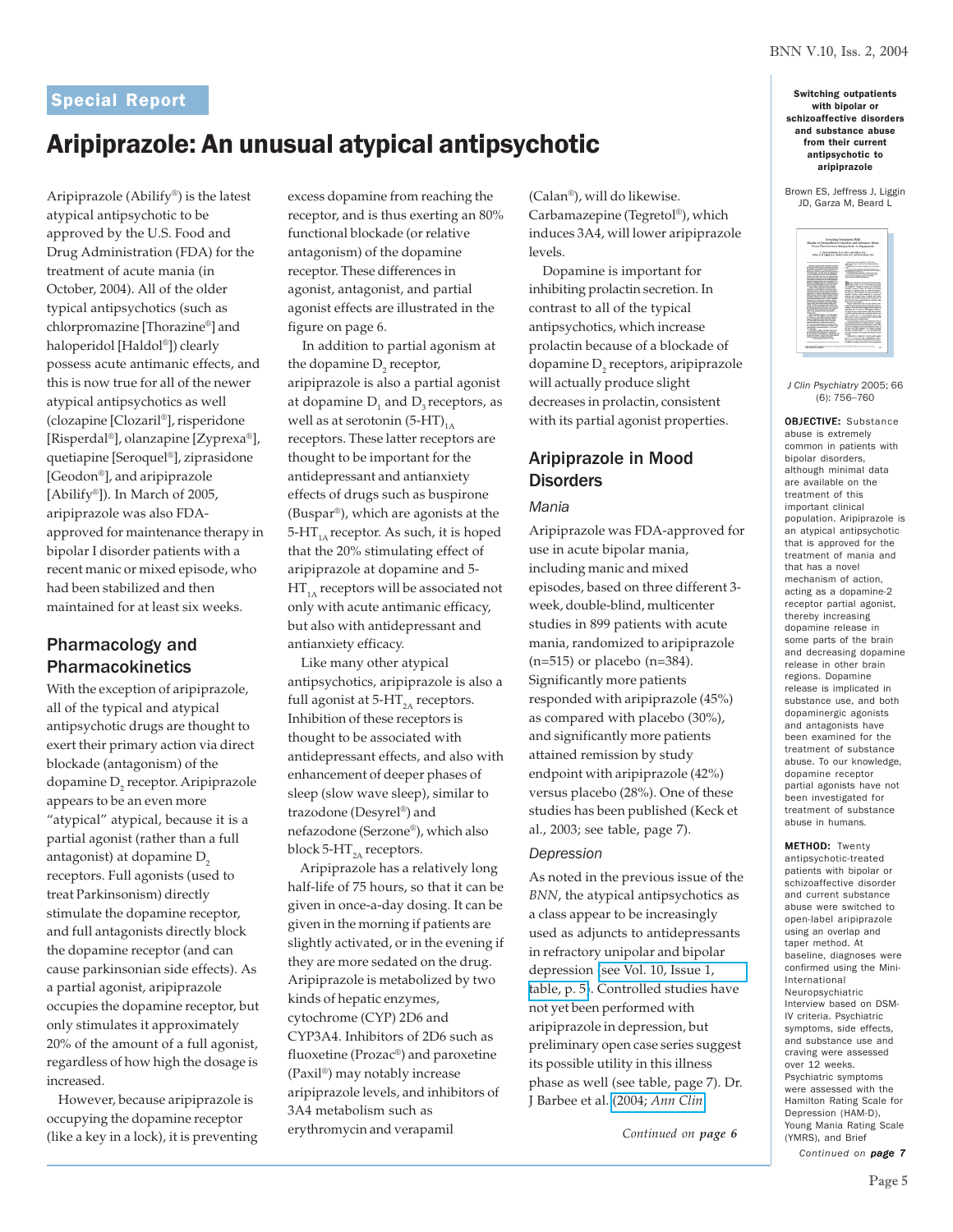# Aripiprazole

*Continued from page 5*

*Psychiatry* [16 \[4\]: 189–194](http://www.ncbi.nlm.nih.gov/entrez/query.fcgi?cmd=Retrieve&db=pubmed&dopt=Abstract&list_uids=15702566&query_hl=23)) conducted a retrospective chart review of 30 treatment-resistant unipolar depressed patients with documented failure to at least one other atypical antipsychotic (risperidone, olanzapine, quetiapine, or ziprasidone) as an augmentation treatment to their antidepressant, who then received antidepressant augmentation with aripiprazole. Following the addition of aripiprazole, 14 (46.7%) of 30 patients in the intent-to-treat analysis responded (much or very much improved). The mean time to obtain a response was 3.1 weeks. The mean dose among responders was 13.0 mg/day.

 In another study, [Dr. J.](http://www.ncbi.nlm.nih.gov/entrez/query.fcgi?cmd=Retrieve&db=pubmed&dopt=Abstract&list_uids=15602109&query_hl=25) [Worthington et al. \(2005;](http://www.ncbi.nlm.nih.gov/entrez/query.fcgi?cmd=Retrieve&db=pubmed&dopt=Abstract&list_uids=15602109&query_hl=25) *Int Clin [Psychopharmacol](http://www.ncbi.nlm.nih.gov/entrez/query.fcgi?cmd=Retrieve&db=pubmed&dopt=Abstract&list_uids=15602109&query_hl=25)* 20 [1]: 9–11) retrospectively examined whether treatment-resistant depression (n=6) and anxiety disorder (n=11) patients, who had an incomplete response to a variety of serotonin-selective reuptake inhibitors (SSRIs), responded to and tolerated augmentation with aripiprazole for an average of almost 5 weeks. Ten (59%) of 17 patients were much or very improved at doses between 7.5 and 30 mg/day.

 This possible efficacy in depression might be expected, not only based on aripiprazole's drug class (i.e., potentially similar to that of olanzapine and quetiapine where there are strong data for acute antidepressant efficacy), but also based on its partial agonist properties at dopamine and serotonin receptors. [Dr. J Goldberg et al.](http://www.ncbi.nlm.nih.gov/entrez/query.fcgi?cmd=Retrieve&db=pubmed&dopt=Abstract&list_uids=14992985&query_hl=27) (2004; *[Am J Psychiatry](http://www.ncbi.nlm.nih.gov/entrez/query.fcgi?cmd=Retrieve&db=pubmed&dopt=Abstract&list_uids=14992985&query_hl=27)* 161 [3]: [564–566\) a](http://www.ncbi.nlm.nih.gov/entrez/query.fcgi?cmd=Retrieve&db=pubmed&dopt=Abstract&list_uids=14992985&query_hl=27)nd [Dr. C. Zarate et al.](http://www.ncbi.nlm.nih.gov/entrez/query.fcgi?cmd=Retrieve&db=pubmed&dopt=Abstract&list_uids=15219473&query_hl=29) (2004; *[Biol Psychiatry](http://www.ncbi.nlm.nih.gov/entrez/query.fcgi?cmd=Retrieve&db=pubmed&dopt=Abstract&list_uids=15219473&query_hl=29)* 56 [1]: 54– [60\)](http://www.ncbi.nlm.nih.gov/entrez/query.fcgi?cmd=Retrieve&db=pubmed&dopt=Abstract&list_uids=15219473&query_hl=29) have both reported that pramipexole (Mirapex®), which is a *full* agonist of dopamine  $D_{\text{2}}$  and D<sub>2</sub> receptors, exerts





Figure Legend: Dopamine and direct agonists used in the treatment of Parkinson's disease fit into the dopamine receptor and cause increases in activation (left column). Conversely, antagonists (grey bar in second column) block the receptor and prevent excess dopamine (squares) stimulation that could lead to mania or psychosis. Aripiprazole is a partial agonist, meaning that part of the molecule acts like dopamine, but no matter how high the dose, it never stimulates more than 20% of a full agonist (blue bar with part of square attached, third column). Yet when the partial agonist occupies the receptor, it prevents any further dopamine stimulation, thus yielding an<br>80% functional blockade (last column). Aripiprazole is a partial agonist at seroto receptors.

antidepressant effects in bipolar depression. As a partial agonist with 20% inherent dopamine and 5-HT $_{14}$  stimulatory properties, aripiprazole might, on a theoretical basis, also be expected to be a useful antidepressant. *Maintenance Treatment*

In March of 2005, aripiprazole was approved for use in maintenance therapy in bipolar I disorder patients with a recent manic or mixed episode, who had been stabilized and then maintained for at least six weeks. As noted in a previous issue of the *BNN* [\(Vol. 9, Issue 2, ACNP](http://www.bipolarnews.org/pdfs/BNNVol9Iss2.pdf) [highlights, p.10\)](http://www.bipolarnews.org/pdfs/BNNVol9Iss2.pdf), the maintenance study was a double-blind, placebo-controlled study in 161 patients with bipolar disorder who had experienced a manic episode and had been stabilized on aripiprazole for 6-18 weeks, and then were randomized to maintenance treatment with either aripiprazole or placebo for 26 weeks. Of those patients who experienced a relapse, patients treated with aripiprazole relapsed significantly later than placebo-treated patients. Also,

the total number of relapses was significantly fewer in patients treated with aripiprazole than with placebo (25% vs. 43%, respectively). There were insufficient data in this study to know whether aripiprazole was effective in delaying the time to occurrence of depression in patients with bipolar I disorder. *Pediatric Bipolar Disorder*

Two different retrospective chart reviews and one prospective study of the use of aripiprazole in pediatric bipolar disorder have revealed positive effects in this population (see table, page 7). As noted in a previous issue of the *BNN*, [Dr. D. Barzman et al.](http://www.ncbi.nlm.nih.gov/entrez/query.fcgi?cmd=Retrieve&db=pubmed&dopt=Abstract&list_uids=15662152&query_hl=31) (2004; *[J Child Adolesc](http://www.ncbi.nlm.nih.gov/entrez/query.fcgi?cmd=Retrieve&db=pubmed&dopt=Abstract&list_uids=15662152&query_hl=31) Psychopharmacol* [14 \[4\]: 593–600](http://www.ncbi.nlm.nih.gov/entrez/query.fcgi?cmd=Retrieve&db=pubmed&dopt=Abstract&list_uids=15662152&query_hl=31)) found aripiprazole to be effective in 67% of 30 patients with pediatric bipolar disorder in a retrospective chart review. In the other retrospective study, [Dr. J.](http://www.ncbi.nlm.nih.gov/entrez/query.fcgi?cmd=Retrieve&db=pubmed&dopt=Abstract&list_uids=15685125&query_hl=33) [Biederman et al. \(2005;](http://www.ncbi.nlm.nih.gov/entrez/query.fcgi?cmd=Retrieve&db=pubmed&dopt=Abstract&list_uids=15685125&query_hl=33) *CNS Spectrums* [10 \[2\]: 141–148\)](http://www.ncbi.nlm.nih.gov/entrez/query.fcgi?cmd=Retrieve&db=pubmed&dopt=Abstract&list_uids=15685125&query_hl=33) found aripiprazole to be effective in 71% of 41 pediatric bipolar patients. Dr. J. Durkin (2004; *J Child Adolesc Psychopharmacol* 14

[4]: 505–506) prospectively followed 24 pediatric bipolar patients treated with aripiprazole adjunctively; 14 (58%) were identified as responders.

# Side Effects

The partial agonist properties of aripiprazole appear to be associated with a generally benign side-effects profile. Typical side effects include somnolence (sleepiness), akathisia (restless legs), nausea, and vomiting, and these effects are more likely to occur in the first week of treatment than thereafter. Although the recommended daily dose is 10-15 mg/day, it appears that many patients with bipolar disorder are more sensitive to the initial side effects of aripiprazole than observed in the original clinical trials in schizophrenia. Thus, it may be advisable to start patients at low doses (5 mg) or very low doses (2.5 mg, particularly for children), and then slowly titrate the drug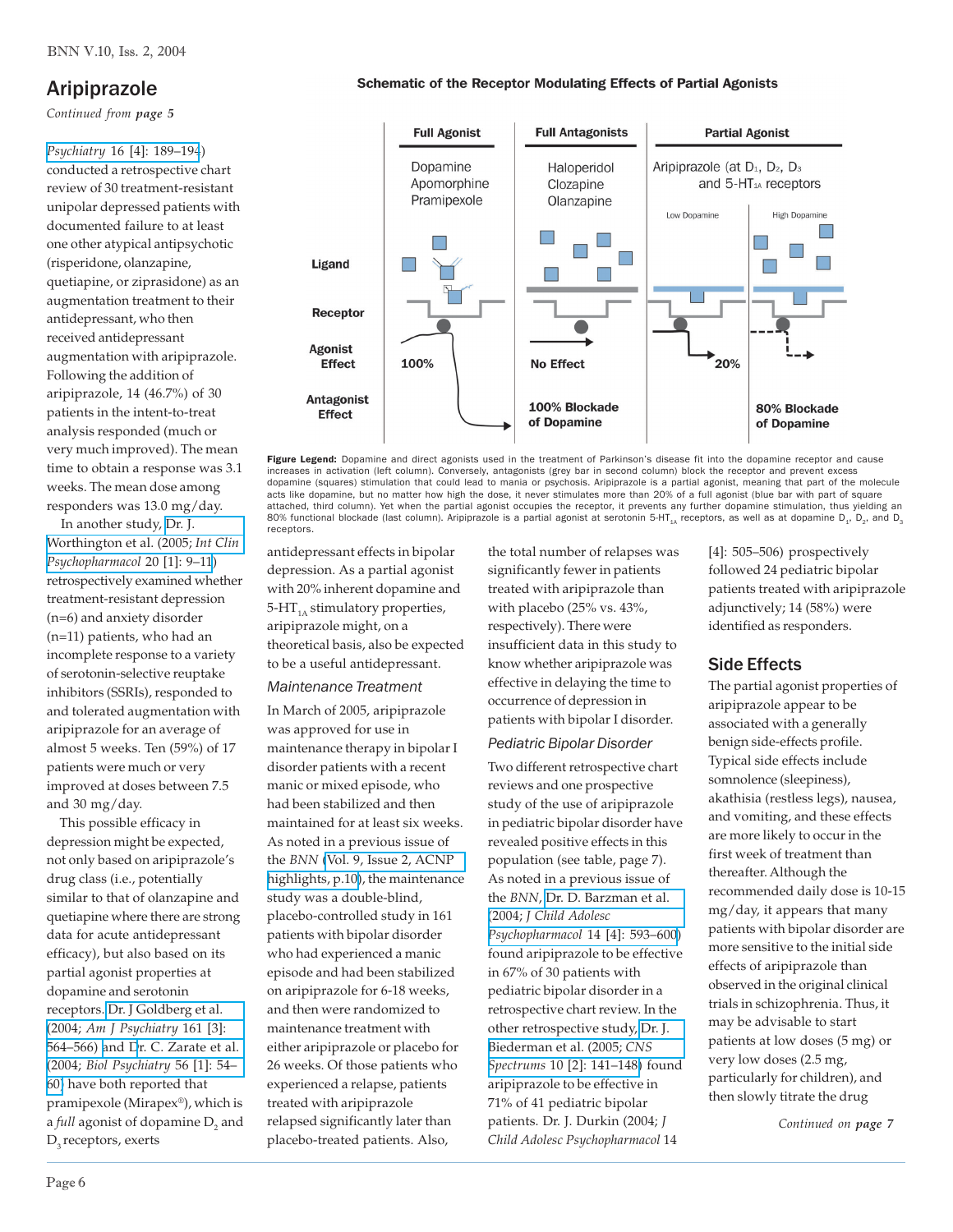### BNN V.10, Iss. 2, 2004

*Continued from page 5*

# Aripiprazole

### *Continued from page 5*

upward toward clinical efficacy and appropriate target doses of 8-15 mg/day in adults, and lower doses in children.

 The atypical antipsychotics as a class have a considerable range of side-effects liability for weight gain. Clozapine and olanzapine are most problematic in their risk for increased weight. Quetiapine and risperidone are less problematic, whereas

ARIPIPRAZOLE IN MAJOR DEPRESSION

ziprasidone and aripiprazole appear to be relatively weight neutral. There is increasing concern about the problem of overweight and obesity in children and adults in the U.S. in general, and in those patients on many psychotropic drugs in particular; ziprasidone and aripiprazole may provide options for children and adults where it is important to avoid this side effect.

 Some of the atypical antipsychotics have been associated with the presence of the "metabolic

syndrome," which in addition to weight gain and increased waist size, includes increases in cholesterol, triglycerides, and blood pressure, and increased likelihood of diabetes, based on relative decreases in insulin sensitivity. Similar to the problem of obesity and weight gain, the metabolic syndrome appears less likely to occur on aripiprazole and ziprasidone compared with the other agents in this class, although more data are required to confirm this possibility.  $\Box$ 

| <b>Authors</b>                   | <b>Study type</b>                                                                | # of Patients                    | Dose (mg/day)              | <b>Trial Length</b>                 | # of Responders       |
|----------------------------------|----------------------------------------------------------------------------------|----------------------------------|----------------------------|-------------------------------------|-----------------------|
| Barbee et al., 2004              | Retrospective chart review;<br>aripiprazole as adjunct                           | 30 adults                        | 13 (mean in<br>responders) | 6 weeks                             | 14/30 (47%)           |
| Worthington et al., 2005         | Open-label; aripiprazole as<br>adjunct to SSRI                                   | 17 (6 depression, 11<br>anxiety) | $7.5 - 30$<br>(mean 16.9)  | 4.9 weeks (mean)                    | 10/17 (59%)           |
| ARIPIPRAZOLE IN BIPOLAR DISORDER |                                                                                  |                                  |                            |                                     |                       |
| <b>Authors</b>                   | <b>Study type</b>                                                                | # of Patients                    | Dose (mg/day)              | <b>Trial Length</b>                 | # of Responders       |
| Pediatric Bipolar                |                                                                                  |                                  |                            |                                     |                       |
| Durkin, 2004                     | Prospective; aripiprazole as<br>adjunct                                          | 24 (ages 5 - 17)                 | $5 - 20$                   | Varied                              | 14/24 (58%)           |
| Barzman et al., 2004             | Retrospective chart review; 9<br>pts. with aripiprazole<br>monotherapy           | 30 (ages 5 - 19)                 | $5 - 15$<br>(mean 9)       | $1 - 9$ months<br>(mean 4.4 months) | 20/30 (67%)           |
| Biederman et al., 2005           | Retrospective chart review;<br>both monotherapy and<br>adjunctive                | 41 (mean age 11.4)               | $16$ (mean)                | 4.6 months                          | 71%                   |
| Mania                            |                                                                                  |                                  |                            |                                     |                       |
| Keck et al., 2003                | Placebo-controlled, double-<br>blind; aripiprazole<br>monotherapy in acute mania | 262 adults                       | 27.9 (mean)                | 3 weeks                             | 40% vs. 19% (placebo) |
| Maintenance                      |                                                                                  |                                  |                            |                                     |                       |

European Conference

Placebo-controlled, doubleblind; aripiprazole in maintenance treatment after an acute manic episode

*Continued from page 4*

Marcus et al., 2003 (unpublished)

hypomania or mania acutely. This association of venlafaxine and switching continued to be evident in the continuation phases of treatment when responders were offered an additional year of antidepressant treatment. Bipolar I patients were found to be more likely to switch than those with bipolar II. Venlafaxine was also associated with a three-times greater ratio of full to brief hypomanic switches compared with bupropion. If one examined all

of the intent-to-treat randomized antidepressant trials ( $n = 228$ ) in this study, disappointingly only 16% of them were shown to have persistent antidepressant responses in continuation without a switch.

 *These data highlight the need for alternative treatment approaches for bipolar depression other than use of adjunctive, and even second-generation, antidepressant augmentation strategies. These data are consistent with those of Sachs et al. (2003, unpublished data) indicating a less-than-ideal response to antidepressant augmentation.*

 Lymphoblasts are young, immature cells that mature into lymphocytes, which are white blood cells formed in lymphatic tissue throughout the body. Dr. A. Thiruvengadam (University of Maryland School of Medicine, Baltimore) et al. tried a new technique to see if a blood lymphoblast test could differentiate bipolar patients from their siblings and controls, and if it could differentiate bipolar patients from unipolar and schizophrenic patients *Continued on page 11*

with placebo

161 (adults) 15-30 26 weeks 25% relapsed vs. 43%

Psychiatric Rating Scale (BPRS). Substance craving was assessed with visual analogue scales, and side effects were monitored using the Abnormal Involuntary Movement Scale, Simpson-Angus Scale, Barnes Akathisia Scale, and patient report. Study enrollment was from April 2003 to February 2004.

RESULTS: Significant baseline-to-exit improvement in HAM-D (p = .002), YMRS (p = .021), and BPRS  $(p = .000)$ scores were observed without a significant change in antipsychoticinduced side effect scales. In 17 participants with current alcohol dependence, significant reductions in dollars spent on alcohol ( $p =$ .042) and alcohol craving (p = .003) were found. In 9 participants with cocainerelated disorders, significant reductions in cocaine craving  $(p = .014)$ , but not use, were found.

CONCLUSION: A change to aripiprazole was associated with symptomatic improvement. Limitations of the study include a small sample size, high attrition, and an openlabel design. Controlled trials in dual-diagnosis patients are needed to confirm these findings.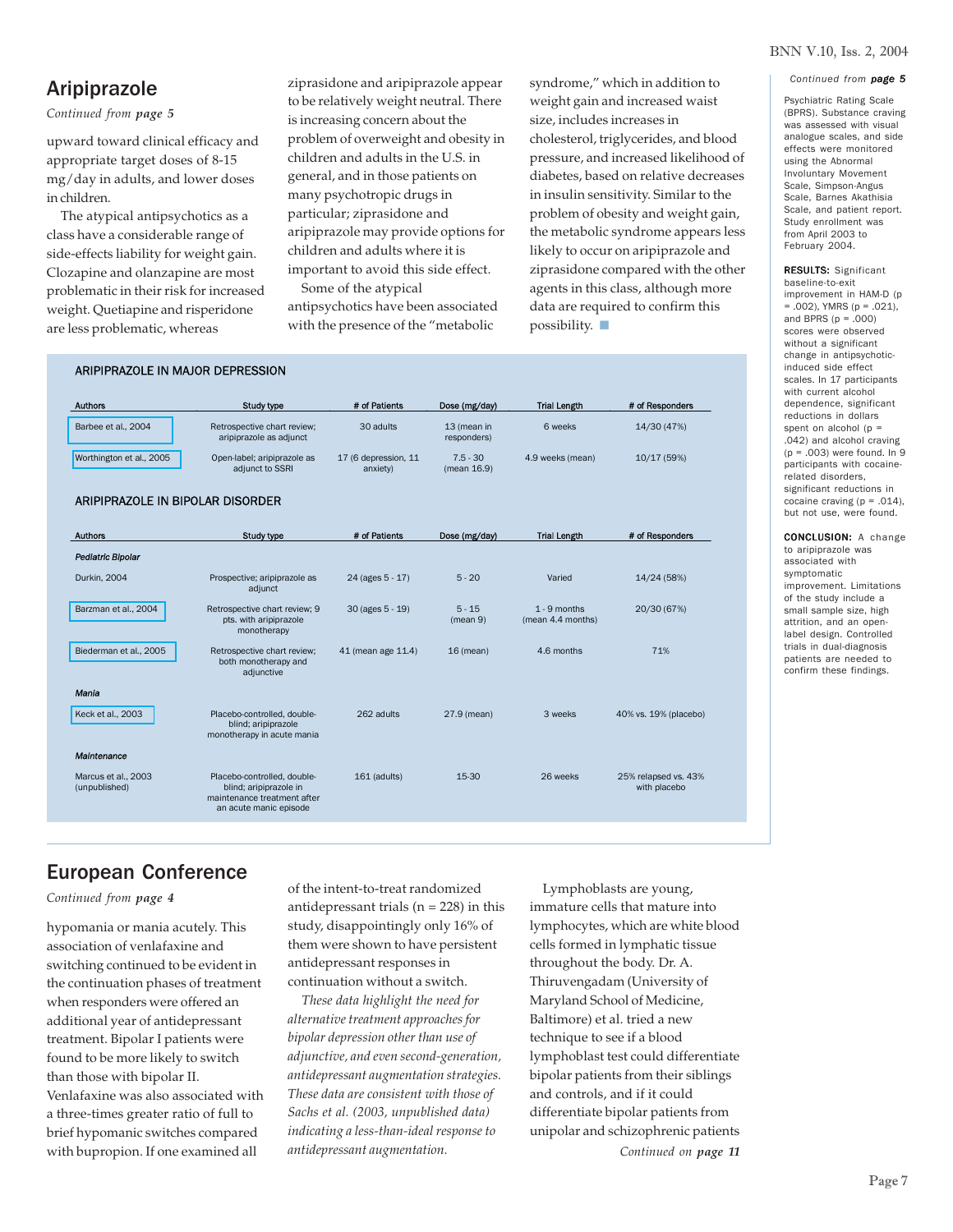# Brain-Derived Neurotrophic Factor (BDNF): What is it, why is it important, and how does it affect the course and treatment of bipolar illness?

In the last issue of the BNN (Vol. 10, Issue 1), we noted that a common gene variant of brainderived neurotrophic factor (BDNF) is being investigated by a number of research groups as a potential genetic marker of bipolar illness. A more detailed explanation of this finding might be useful to our readership.

 For many years, scientists believed that the brain cells of the central nervous system couldn't regrow after damage or trauma. However, scientists have recently discovered a family of proteins called neurotrophic factors that play a critical role in the development and survival of nerve cells, or neurons. Neurotrophic factors also support adult neurons and keep them healthy throughout life, and can make neurons grow.

 BDNF is one of the most common neurotrophic factors in the brain. BDNF is important both to initial central nervous system neuronal development and growth, and to later plasticity (adaptive changes) and learning and memory in animals.

# Animal Studies

Research in animals has shown that chronic stress can reduce BDNF levels in the hippocampus. Interestingly, all of the antidepressants, as well as the mood stabilizers lithium and valproate (Depakote®), increase BDNF levels in animals, as do electroconvulsive seizures. Chronic (long-term), but not acute (short-term), administration of antidepressants, and the atypical antipsychotic quetiapine (Seroquel®), can prevent the

stress-induced decreases in BDNF levels. Direct infusion of BDNF into animals produces an antidepressant-like effect. Repetitive transcranial magnetic stimulation (rTMS), a potential treatment for depression in humans, also increases BDNF in animals.

# Human Studies

In four human studies, depressed patients had low serum (blood level) BDNF that correlated with the severity of their depression, which improved with recovery from depression. In two of these four studies, treatment with antidepressants (venlafaxine [Effexor®] or serotonin-selective reuptake inhibitors) increased the serum BDNF concentrations in these patients, and BDNF concentrations increased as depression rating scale scores decreased. In an autopsy study, brain BDNF was found to be low in depressed patients who had not been previously treated with antidepressants, compared with those so treated.

# The Val66met Allele

Therefore, the important role of BDNF in the brain has been suggested in many areas that could be related to mood disorders. A number of genes have been reported as potential risk factors for bipolar illness, but until recently no wellreplicated findings have emerged. A number of studies have now indicated that a common gene variant, called a single nucleotide polymorphism (SNP), is associated with a risk of bipolar disorder in North American

subject populations. Normally, at the 66th position of the BDNF gene promoter, there is a nutritionally-essential amino acid called valine, written as val66val. Genetic studies have recently begun examining the SNP in which there is a substitution of methionine for valine at the 66<sup>th</sup> position, called val66met, which is less common than the val66val form; the met66met form is very rare. The val66met form of BDNF has been associated with cognitive deficiencies, decreased volume of the hippocampus, and increased activation of the hippocampus during learning and memory tasks in normal volunteers.

 Several studies have found an association between the val66met allele and learning and memory. One study found a significant decrease in memory performance in 64 healthy subjects with the val66met versus the val66val allele[. Dr. M. Egan in 2003](http://www.ncbi.nlm.nih.gov/entrez/query.fcgi?cmd=Retrieve&db=pubmed&dopt=Abstract&list_uids=12553913&query_hl=40) found that in schizophrenic patients, unaffected siblings, and normal volunteers, those patients with ether the val66met allele or met66met allele had difficulties with selective processing of some types of learning and memory tasks, such as those involving episodic or working memory.

 [Also in 2003, Dr. J.](http://www.ncbi.nlm.nih.gov/entrez/query.fcgi?cmd=Retrieve&db=pubmed&dopt=Abstract&list_uids=14636373&query_hl=42) [Rybakowski et al.](http://www.ncbi.nlm.nih.gov/entrez/query.fcgi?cmd=Retrieve&db=pubmed&dopt=Abstract&list_uids=14636373&query_hl=42) published a study that tested a possible association between the val66met BDNF polymorphism and performance on the Wisconsin Card Sort Test (WCST) in 54 bipolar patients; the WCST is a test that measures cognitive performance. Dr. Rybakowski and colleagues found that the val66met allele was associated

with poorer performance in all domains of the WCST, even though these patients had a later onset of bipolar illness than those with the val66val allele.

# BDNF Alleles and Early Onset Bipolar Disorder

In addition to the study by Rybakowski et al., other recent studies have found an association between the val66met allele and early onset mood disorders. [Dr. B. Geller and](http://www.ncbi.nlm.nih.gov/entrez/query.fcgi?cmd=Retrieve&db=pubmed&dopt=Abstract&list_uids=15337662&query_hl=44) [colleagues](http://www.ncbi.nlm.nih.gov/entrez/query.fcgi?cmd=Retrieve&db=pubmed&dopt=Abstract&list_uids=15337662&query_hl=44) investigated the transmission of the BDNF val66val allele in 53 biological trios (child or adolescent with bipolar disorder + both biological parents). In this patient sample, with a child or early adolescent mean age of 10.7 years, the BDNF val66val allele was preferentially transmitted to the children or adolescents with bipolar disorder, suggesting that the BDNF val66val allele genetically predisposes children or adolescents to prepubertal or early adolescent bipolar disorder. These results of Geller et al. and Rybakowski et al. both suggest that the val66met form of BDNF protects people from early onset bipolar disorder.

 Paradoxically, [Dr. M. Skibinska](http://www.ncbi.nlm.nih.gov/entrez/query.fcgi?cmd=Retrieve&db=pubmed&dopt=Abstract&list_uids=15543516&query_hl=46) [et al. \(2004\) f](http://www.ncbi.nlm.nih.gov/entrez/query.fcgi?cmd=Retrieve&db=pubmed&dopt=Abstract&list_uids=15543516&query_hl=46)ound, in a subset of schizophrenic (N=62) and bipolar (N=28) patients with early onset (18 years or younger), no significant difference between schizophrenic patients and controls, but did find an association between the met66met allele and early onset in the bipolar disorder subgroup.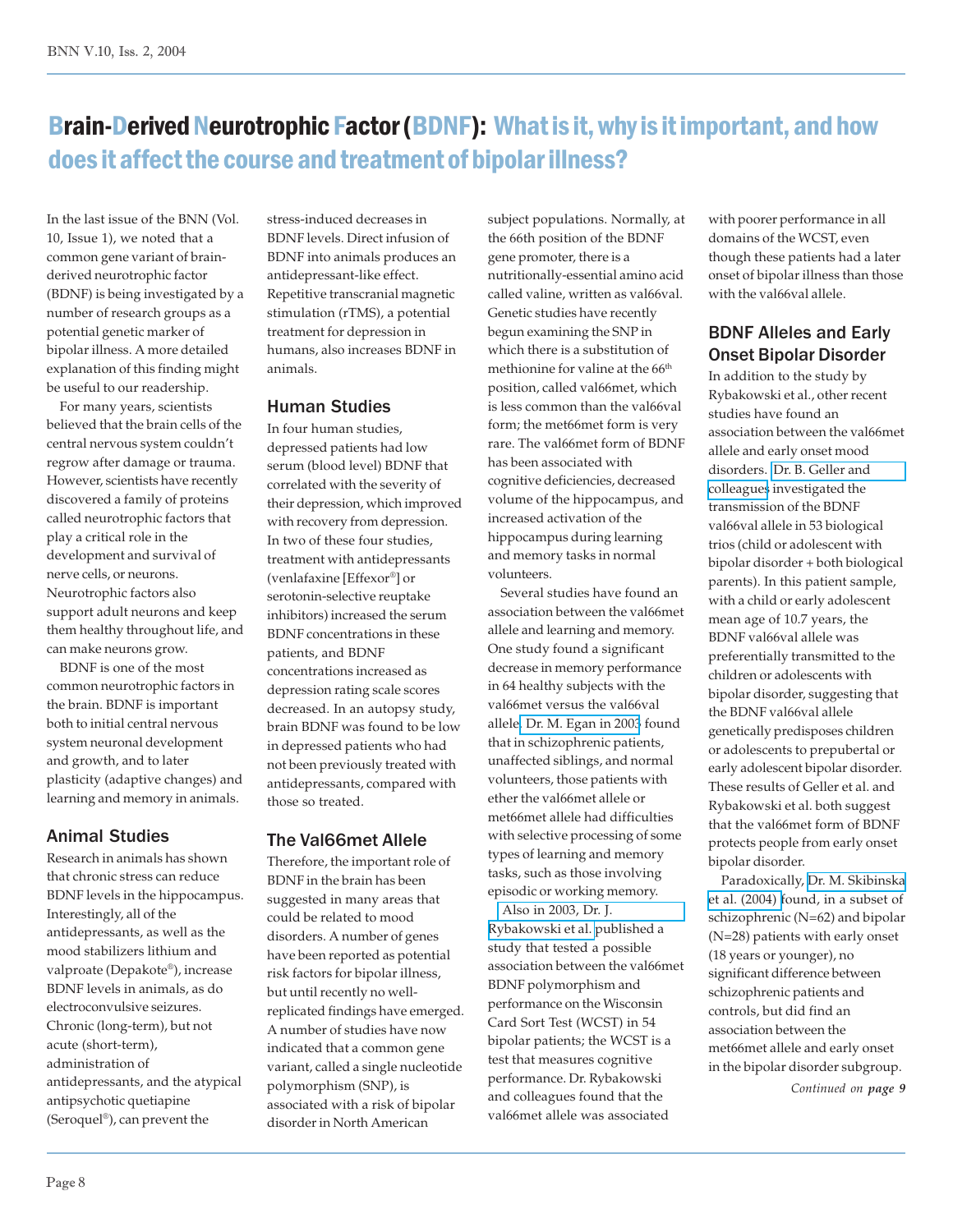# BDNF

*Continued from page 8*

# BDNF Alleles and Vulnerability to Bipolar Disorder

In 2002, two studies were published that found an association between the val66met BDNF SNP and an increased incidence of bipolar disorder. [Dr. M. Neves-Pereira et al. in](http://www.ncbi.nlm.nih.gov/entrez/query.fcgi?cmd=Retrieve&db=pubmed&dopt=Abstract&list_uids=12161822&query_hl=48)

[2002 f](http://www.ncbi.nlm.nih.gov/entrez/query.fcgi?cmd=Retrieve&db=pubmed&dopt=Abstract&list_uids=12161822&query_hl=48)ound an association between those subjects with the val66val SNP and the presence of bipolar disorder. [The second study in 2002, by](http://www.ncbi.nlm.nih.gov/entrez/query.fcgi?cmd=Retrieve&db=pubmed&dopt=Abstract&list_uids=12140781&query_hl=50) [Dr. P. Sklar et al.](http://www.ncbi.nlm.nih.gov/entrez/query.fcgi?cmd=Retrieve&db=pubmed&dopt=Abstract&list_uids=12140781&query_hl=50), found that out of 76 genes tested in bipolar disorder, only the val66val allele was significantly associated with bipolar disorder.

 Two later studies supported a role of this gene variant and an association with bipolar disorder. The study by Geller et al. (2004) noted previously found an increased incidence of the val66val allele and child and adolescent bipolar disorder. And also in 2004, Dr. F. Lohoff et al. presented data at the Society of Biological Psychiatry meeting from a replication study of the 2002 studies, in 345 bipolar patients and 998 healthy controls, and found that the val66val allele of BDNF was

again significantly more common in bipolar disorder. Thus, four different studies found that the val66val allele was associated with bipolar disorder; all four of these studies were in populations from North America. These four studies also indirectly show that individuals with the val66met form of the BDNF allele may be protected from bipolar disorder.

 However, five studies in non-North-American populations have found no association between the val66met allele and bipolar disorder. The study by Skibinska et al. (2004) noted previously, using the entire cohort of 336 patients with schizophrenia, 352 with bipolar disorder, and 375 healthy controls, found no association between any of the three groups and the val66met allele in a

### Polish population.

 [Dr. K. Nakata et al. \(2003\)](http://www.ncbi.nlm.nih.gov/entrez/query.fcgi?cmd=Retrieve&db=pubmed&dopt=Abstract&list_uids=12524161&query_hl=54) investigated the genetic association between two different polymorphisms of the BDNF gene and bipolar disorder in 132 unrelated Japanese patients and 190 healthy Japanese controls, and found neither the C270T polymorphism nor the val66met polymorphism was significantly different in the bipolar patients versus the

|                                                                                  | Potential Roles of BDNF in Bipolar Illness and Treatment                                                                                                                                                                                                                                                                                                                                   |  |  |  |  |
|----------------------------------------------------------------------------------|--------------------------------------------------------------------------------------------------------------------------------------------------------------------------------------------------------------------------------------------------------------------------------------------------------------------------------------------------------------------------------------------|--|--|--|--|
| <b>BDNF Variations and Neurobiology:</b>                                         |                                                                                                                                                                                                                                                                                                                                                                                            |  |  |  |  |
| <b>Genetic Vulnerability:</b><br>Val66met allele of BDNF is<br>associated with:  | • Decreases in working memory in patients with schizophrenia,<br>bipolar illness, and in normal controls<br>• Reduced hippocampal N-acetylaspartate and volume, increased<br>activation of the hippocampus, and reduced dorsolateral<br>prefrontal grey matter volume, in normal controls<br>• Less efficient BDNF transport to synapses<br>• Protection from early onset bipolar disorder |  |  |  |  |
| Val66val allele associated with:                                                 | • Increased risk of bipolar illness (4 studies in North American<br>populations)<br>• Early onset bipolar disorder                                                                                                                                                                                                                                                                         |  |  |  |  |
| <b>Personality Vulnerability:</b><br>Decreased BDNF in serum<br>associated with: | • Personality trait of neuroticism                                                                                                                                                                                                                                                                                                                                                         |  |  |  |  |
| <b>Depressive Episode:</b><br>Depression found to be associated<br>with:         | • Decreased BDNF in serum (correlated with severity of depression)<br>• Decreased BDNF in the hippocampus of non-treated patients vs.<br>patients treated with antidepressants in an autopsy study                                                                                                                                                                                         |  |  |  |  |
| <b>BDNF and Relationships to Treatment:</b>                                      |                                                                                                                                                                                                                                                                                                                                                                                            |  |  |  |  |
| Antidepressants:<br>All antidepressants, lithium,<br>valproate, and ECT:         | • Increase BDNF in animals                                                                                                                                                                                                                                                                                                                                                                 |  |  |  |  |
| Venlafaxine and serotonin-<br>selective reuptake inhibitors:                     | • Increase low serum BDNF levels in depressed patients to normal<br>levels, and degree of increase is correlated with improved<br>depression ratings (2 studies)                                                                                                                                                                                                                           |  |  |  |  |
| <b>BDNF</b><br>Direct infusion of BDNF:                                          | • Produces an antidepressant-like effect in animals (2 studies)                                                                                                                                                                                                                                                                                                                            |  |  |  |  |
| rTMS:<br>rTMS, used as a treatment for<br>depression in humans:                  | Increases BDNF in animals                                                                                                                                                                                                                                                                                                                                                                  |  |  |  |  |

controls. In the other study of Japanese patients, [Dr. H. Kunugi et al. \(2004\)](http://www.ncbi.nlm.nih.gov/entrez/query.fcgi?cmd=Retrieve&db=pubmed&dopt=Abstract&list_uids=15336520&query_hl=56) performed a 6-center study of 519 Japanese patients with bipolar disorder and 588 control subjects, and also found no significant differences between bipolar patients and controls with regard to the val66met allele, including age of onset.

 In a Chinese population[, Dr. C. Hong and](http://www.ncbi.nlm.nih.gov/entrez/query.fcgi?cmd=Retrieve&db=pubmed&dopt=Abstract&list_uids=14673216&query_hl=58) [colleagues \(2003\)](http://www.ncbi.nlm.nih.gov/entrez/query.fcgi?cmd=Retrieve&db=pubmed&dopt=Abstract&list_uids=14673216&query_hl=58) examined the association between the val66met polymorphism and mood disorders, age of onset, and suicidal behavior in 192 patients (84 with major depression, 108 with bipolar disorder). No significant differences were found in either patient group for presence of mood disorders, age of onset, or suicidal history, and the val66met allele. [Dr. Neves-Pereira et al.](http://www.ncbi.nlm.nih.gov/entrez/query.fcgi?cmd=Retrieve&db=pubmed&dopt=Abstract&list_uids=15630410&query_hl=60)

[\(2005\),](http://www.ncbi.nlm.nih.gov/entrez/query.fcgi?cmd=Retrieve&db=pubmed&dopt=Abstract&list_uids=15630410&query_hl=60) in a recent study of 321 Scottish patients with schizophrenia and 263 with bipolar disorder, found a positive association with the val66met allele and schizophrenia, but not with bipolar disorder.

# **Conclusions**

What conclusions can we draw from these varied findings of BDNF in bipolar and other

> mood disorders? New findings reviewed here indicate that BDNF: (1) is altered in affective illness and by stressors; (2) is increased by a range of effective treatments; and (3) is a risk factor for cognitive dysfunction and for bipolar illness onset in North American populations. These findings help to reconceptualize bipolar disorder in two different ways. First, these findings help to show that bipolar disorder is a geneticallyand neurochemically-based complex, recurrent, and potentially progressive neuropsychiatric disorder involving multiple brain systems at the level of neurochemistry, physiology, and structure. Second, these findings support that the pharmacological agents used in the treatment of this illness not only prevent manic and depressive episodes, but through their effects on BDNF,

may also help prevent or reverse pathological changes in the brain associated with bipolar illness.

 The role of BDNF in the diagnosis and treatment of bipolar disorder is clearly intriguing, as this article has noted with many examples. More genetic linkage studies of the BDNF SNP will be needed to determine the predictive value of the val66val, val66met, and met66met alleles in bipolar disorder cognitive function vulnerability and early onset in the future. But the current data are promising signs that future genetic studies will greatly assist in predicting bipolar illness onset, course, and possibly (along with a number of SNPs) response to treatment in the future. ■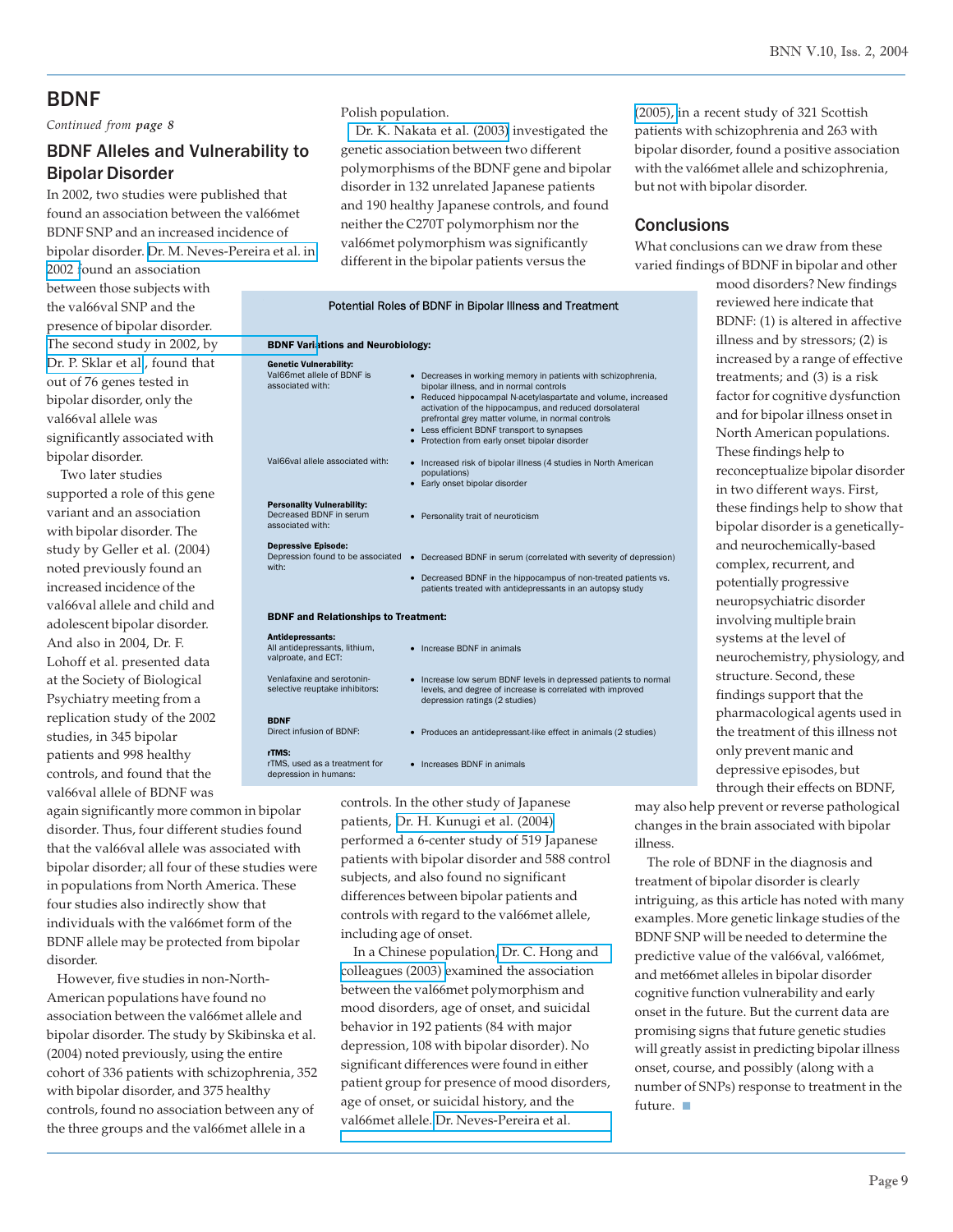# Selected Highlights from the 2004 American Psychiatric Association Meeting: Part II

# Child and Adolescent Bipolar Illness

Dr. K. Wagner (University of Texas Medical Branch, Galveston) and colleagues examined the clinical validity of the 15-item self-rated screening instrument for bipolar symptoms known as the Mood Disorder Questionnaire (MDQ; [Hirschfeld et al., 2000,](http://www.ncbi.nlm.nih.gov/entrez/query.fcgi?cmd=Retrieve&db=pubmed&dopt=Abstract&list_uids=11058490&query_hl=62) *Am J Psychiatry* [157 \[11\]: 1873–1875\) f](http://www.ncbi.nlm.nih.gov/entrez/query.fcgi?cmd=Retrieve&db=pubmed&dopt=Abstract&list_uids=11058490&query_hl=62)or adolescents. Parents and adolescents (104 total) from four outpatient child psychiatry clinics completed the MDQ. Although the parent and adolescent versions of the MDQ had good internal reliability, only the parent reports correlated with another scale, the Kiddie Schedule for Affective Disorders and Schizophrenia (K-SADS). The investigators concluded that the adolescents with bipolar disorder may lack insight into their condition, and that parent reports from the MDQ may be useful in screening bipolar disorder in this age group.

 *Parents of very young children with bipolar illness should consider rating their children's illness using the Kiddie Life Chart Method (K-LCM). Pre-adolescents or their parents can daily rate the course of illness and medications on the adult prospective version of the LCM (LCM-P); see the life charting section of the website (www.bipolarnews.org) for forms and instructions.*

 Dr. C. Glod (Northeastern University) et al. presented preliminary data from 18 adolescents enrolled in a double-blind, placebo-controlled, 8-week trial comparing the efficacy of bupropion (Wellbutrin®) and citalopram (Celexa®), showing a greater antidepressant effect for bupropion than citalopram; 43% of subjects lost weight with bupropion, and 29% lost weight with citalopram.

 Dr. G. Swope (Mountain West Clinical Trials LLC, Boise, Idaho) and colleagues evaluated the safety and efficacy of lamotrigine (Lamictal®) in the treatment of adolescent bipolar I disorder, with the most recent episode depressed or mixed. A single-center, 12-week, open-label study in adolescent outpatients (ages 13–17) diagnosed with bipolar I disorder was conducted. Twentythree patients entered the trial and 13

completed the 12 weeks of therapy. Lamotrigine appeared to be safe and effective at the conclusion of the study, according to improvements in depression, mania, and global scores.

 *Lamotrigine must be titrated very slowly in children because of the increased risk of serious rash, i.e., 1 in 2,500 children versus 1 in 5,000 adults.*

 A study comparing 117 children with at least one bipolar parent with 171 children without mood-disordered parents was conducted by Dr. A. Nierenberg (Massachusetts General Hospital, Boston) and colleagues. These investigators found that children with a bipolar parent were at a greater risk for depression (odds ratio = 4.39), bipolar disorder (odds ratio = 13.85), generalized anxiety disorder (odds ratio = 9.24), separation anxiety (odds ratio = 6.18), attention-deficit hyperactivity disorder (odds ratio = 3.38), oppositional-defiant disorder (odds ratio = 8.93), and substance abuse (odds ratio = 4.15) compared with controls.

 *Bipolar illness in parents should raise awareness of bipolar and a variety of other disorders in their children.*

# Research Updates

An ongoing NIMH-funded, randomized, multicenter trial is evaluating the speed of a course of bilateral electroconvulsive therapy (ECT) in relieving psychotic symptoms in psychotic depression. Dr. C. Kellner (UMDMJ New Jersey Medical School, Newark) et al. reported results from the 444 patients who had completed the trial. Approximately 45% of the patients had all psychotic symptoms resolved after 3 ECT sessions, and 68% resolved after six ECT sessions; only 22% failed to resolve all of their psychotic symptoms over the course of ECT.

 An analysis of pooled data from six placebo-controlled and serotonin-selective reuptake inhibitor (SSRI)-controlled clinical trials of the new dual reuptake (serotonin and norepinephrine) inhibitor duloxetine (Cymbalta®) was conducted by Dr. R. Swindle (Eli Lilly and Company, Indianapolis) and colleagues. These investigators found that,

based on the mean change in the Hamilton depression rating scale total and subscale scores, the efficacy of duloxetine was superior to that of SSRIs in the treatment of major depression.

 *These results parallel those of venlafaxine in unipolar depression (but see p. 4 for bipolar depression).*

# Costs of Illness

Dr. A. Fu (University of North Carolina, Chapel Hill) and colleagues sought to characterize episodes of care (for either a depressed or manic episode) in a bipolar sample, and compared outpatient, pharmacy, and inpatient costs. During the 4-year study period, 13,118 patients experienced 14,069 bipolar episodes. Annual outpatient bipolar depression costs were four times as high, and inpatient bipolar depression costs were twice as high, as those for bipolar mania. Depressive episodes occurred three times more frequently than manic episodes.

 *These data add to the growing consensus that in bipolar illness, depressive phases are more difficult to treat and impart greater illness morbidity, disability, and (given the data from Dr. Fu) cost than the manic phase.*

# Neurobiology

As noted in the last issue of the BNN and on page 8 of this issue, the neurotrophic factor called brain-derived neurotrophic factor (BDNF) is important for learning and memory, and necessary for the survival of neurons and glia in the hippocampus. Dr. S. Kim (Chungang University Medical School, Seoul, Korea) and colleagues assessed the levels of BDNF in the blood of 49 schizophrenic patients and in 50 healthy controls. These investigators found significantly increased levels of BDNF in the serum of schizophrenic patients, and the direction of BDNF change was proportional to that observed in the brains of schizophrenic patients in autopsy studies.

 In a study of four different treatments for schizophrenia—1) olanzapine (Zyprexa®) monotherapy, 2) olanzapine in combination with divalproex (Depakote®), 3) risperidone (Risperdal®) monotherapy, or 4) risperidone in combination with divalproex—in 249 patients, Dr. M. Jafari (Abbott Laboratories,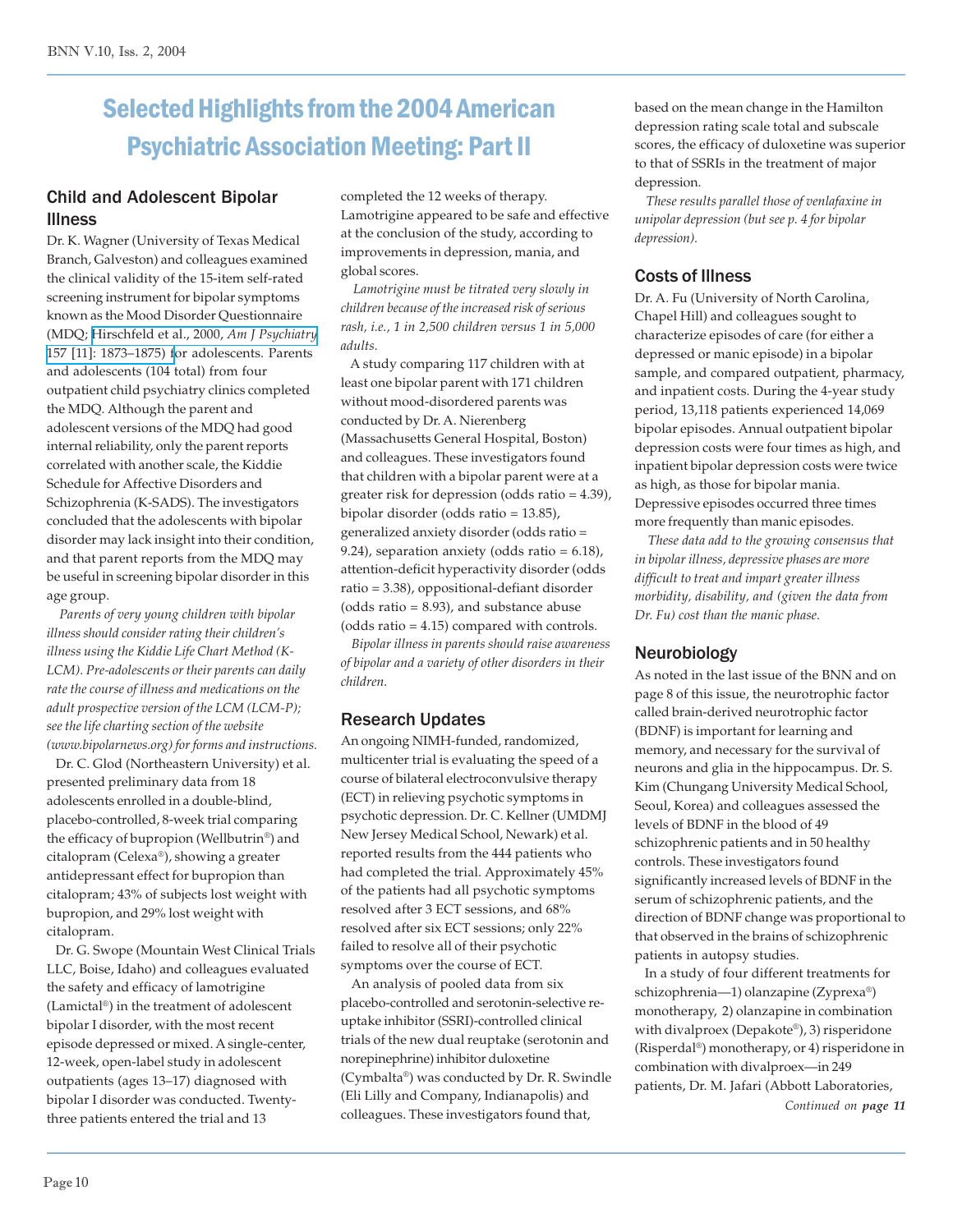# APA Meeting Pt. II

*Continued from page 10*

Newport Coast, California) and other investigators found that adding divalproex to olanzapine or risperidone resulted in no change or a decrease in total cholesterol compared with increases in monotherapy.

 *These findings are similar to observations in patients with bipolar disorder. Valproate may moderate the increases in cholesterol seen with some atypical antipsychotics.*

# Predictors of Response

Dr. G. Goodwin (University of Oxford, United Kingdom) and collaborators re-analyzed data from the two recently-completed, large, controlled trials of lamotrigine (previously detailed in *BNN* [Vol. 9, Issue 1](http://www.bipolarnews.org/pdfs/bnnvol9iss1.pdf)). Dr. Goodwin found that in these two clinical trials, previous positive response to lithium was predictive of subsequent response to either lithium or lamotrigine.

 The predictors of time to relapse in bipolar I disorder were determined by Dr. M. Tohen (Eli Lilly and Company, Indianapolis) and colleagues in a pooled analysis of data from two bipolar maintenance studies. The patients were 779 subjects who achieved symptomatic remission from a manic or mixed index (first) episode and entered double-blind maintenance therapy for up to 48 weeks with olanzapine, lithium, or placebo for up to 48 weeks, following 6- 12 weeks of acute, open-label treatment with either olanzapine (1st study) or olanzapine-lithium combination therapy (2<sup>nd</sup> study). The strongest predictors of relapse in these two studies were: (1) a history of rapid cycling; (2)

a mixed index episode; and (3) >1 manic episode in the past year.

 A post hoc analysis was performed on three randomized, fixed dose, placebo-controlled studies of divalproex for acute mania by Dr. M. Allen (University of Colorado, Denver) and colleagues to determine whether there was a linear relationship between higher serum levels and greater reduction in manic symptoms. These investigators found that efficacy was significantly greater than placebo beginning at the 71- 85 µg/ml range and for all higher levels. Using linear modeling to estimate maximal effect, Dr. Allen et al. found that a median blood level of 87 µg/ml was associated with being a responder to divalproex.

# **Comorbidity**

Two 26-week, placebo-controlled trials of 937 patients assessed the ability of topiramate (Topamax®) to prevent migraine headaches. Significantly reduced mean monthly migraine frequencies were observed throughout the entire double-blind phase for 100 mg/day of topiramate and for 200 mg/day of topiramate versus placebo. Patients receiving topiramate in doses of 50 mg/ day (37.3%), 100 mg/day (51.6%), and 200 mg/day (49.6%) exhibited **\$** 50% monthly migraine frequency reduction versus placebo.

 *Although topiramate is not an antimanic agent, it may still be useful for many comorbidities that commonly occur with bipolar disorder, including weight gain and bulimia, alcohol and cocaine abuse, post-traumatic stress disorder (PTSD), and now migraine.* ■



Readers have asked us to provide definitions for some technical or medical terms we often use in the context of describing bipolar disorder research. Here are a few terms used in this and other issues of the *BNN* and their meanings in the context of bipolar disorder research:

allele Any one of a number of alternative forms of the same gene occupying a given position on a chromosome.

autonomic side effects In the human body, the autonomic nervous system is responsible for maintaining a relatively constant internal environment by controlling such involuntary functions as digestion, respiration, perspiration, and metabolism, and by modulating blood pressure; autonomic side effects include orthostatic hypotension (a sudden drop in blood pressure that occurs when a person assumes a standing position) and tachycardia (abnormally rapid beating of the heart).

executive function The cognitive ability, mediated by the prefrontal cortex, to control other cognitive processes, such as planning, abstract thinking, and inhibiting inappropriate actions.

# European Conference

*Continued from page 4*

and controls. Dr. Thiruvengadam et al. found that the membrane potentials of lymphoblasts from bipolar patients were significantly hyperpolarized when compared with those of their siblings or controls, and that the ratio of potentials of bipolar cells was significantly different from those of unipolar and schizophrenic patients and controls. ■

# Research Words

extrapyramidal side effects In human anatomy, the

extrapyramidal system is a neural network located in the brain that is part of the motor system involved in the coordination of movement; extrapyramidal side effects are movement disorders that can result from taking antipsychotic drugs. These disorders include: parkinsonism (stiffness, slowing, and tremor); acute dystonias (writhing movements); akathisia (restless legs); and the long-term side effects of tardive dyskinesia (involuntary repetitive movements of the mouth, tongue, or fingers). All of these are more common with the older typical antipsychotics than the newer atypical antipsychotics.

ligand In biochemistry, a ligand is a small molecule that binds to a larger macromolecule, such as a neurotransmitter binding to a receptor.

post hoc analysis An analysis run after the experiment has been completed that was not part of the original hypothesis of the experiment.

Sources: Modified from Stedman's Medical Dictionary [\(www.stedmans.](http://www.stedmans.com/) [com\)](http://www.stedmans.com/); and Wikipedia ([en.wikipedia.](http://en.wikipedia.org/) [org\)](http://en.wikipedia.org/).

# *Next Issue:*

*Highlights from the following 2005 Research Meetings:*

- •American Psychiatric Association
- •Biological Psychiatry
- •Sixth International Conference on Bipolar **Disorders**